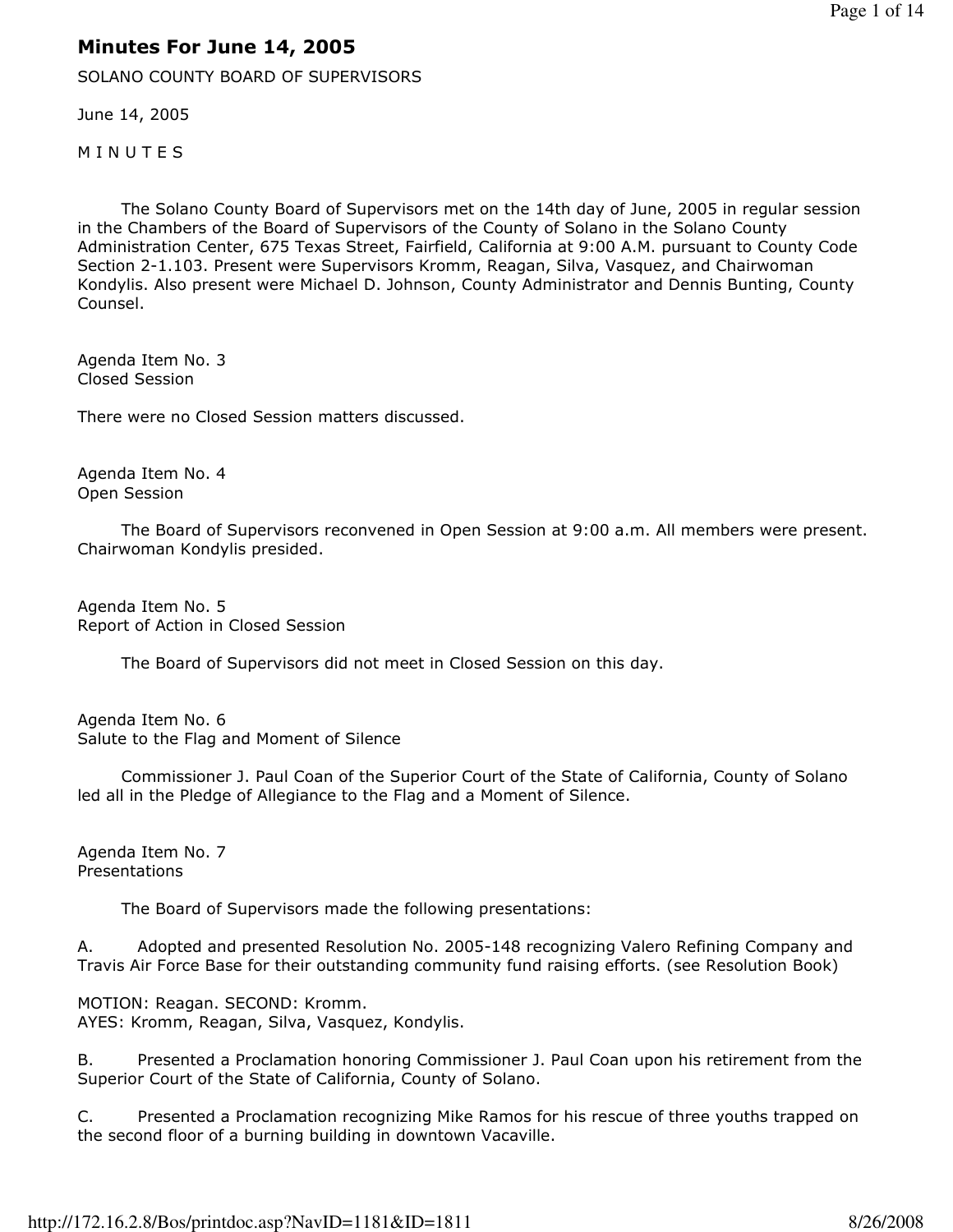D. Adopted and presented Plaque of Appreciation and Resolution No. 2005-149 recognizing Marilynn Brown for her 19 years of service to Solano County and congratulating her on her retirement. (see Resolution Book)

MOTION: Kromm. SECOND: Silva. AYES: Kromm, Reagan, Silva, Vasquez, Kondylis.

Agenda Item No. 8 Items From the Public

 The Chairwoman invited individuals of the public to make statements on matters relating to the business of the Solano County Board of Supervisors. The following individuals made public comments:

A. Donald Tipton, unincorporated Vallejo, suggested that the County hold a workshop to receive input from the public in terms of improvements and modifications that could be made in the new County Administration Center in terms of the safety and well being of the public that utilizes the building.

B. Supervisor Kromm indicated that he felt that a suggestion box in the lobby of the County Administration Center would provide an opportunity to receive feedback from the community and employees regarding their experiences at the County Administration Center.

C. Director of General Services Veronica Ferguson noted that a Building Users Group (BUG), consisting of County Department Heads, had been formed to address matters pertaining to the County Administration Center.

D. Kathy Houck, Solano County Grand Jury Foreperson, presented the Board with the following Grand Jury Reports:

1. Public Libraries in Solano County "So Many Books, So Little Time"

2. Solano County Assessor/Recorder "Assessing the Assessor"

3. Annual Inspections of Prisons & Holding Facilities

E. Supervisor Silva, in honor of Flag Day, read a narrative regarding pride and honor in flying the American flag.

F. Supervisor Reagan commended the Travis Regional Armed Forces Committee for hosting a reception for the Active and Reserve Commanders of the Wings at Travis Air Force Base.

G. Supervisor Vasquez requested that this meeting of the Board of Supervisors be adjourned in memory of Charles Ayers.

H. Chairwoman Kondylis reported on a Leadership Conference held at UC Berkeley at which it was noted that the Vallejo, Fairfield, Napa Metropolitan Area held great promise in the future and that the downtown areas in the cities within Solano County were the future for economic viability.

Agenda Item No. 9 Additions/Deletions from the Agenda

The following modifications were made to the Board of Supervisors' agenda:

A. Item No. 16A – Resolution releasing the County's lien on Richard Wurn's real property was removed from the Consent Calendar.

B. Item No. 18E – Lease Agreement with A Child's Place for the child care center located in the County owned Health and Social Services Building at 275 Beck Avenue in Fairfield was removed from the Consent Calendar.

C. Item No. 21C – Contract with Families First, Inc. for intensive in-home intervention services under the Promoting Safe and Stable Families Program was removed from the Consent Calendar and a technical correction was made to the title to indicate that the contract was for the period of July 1,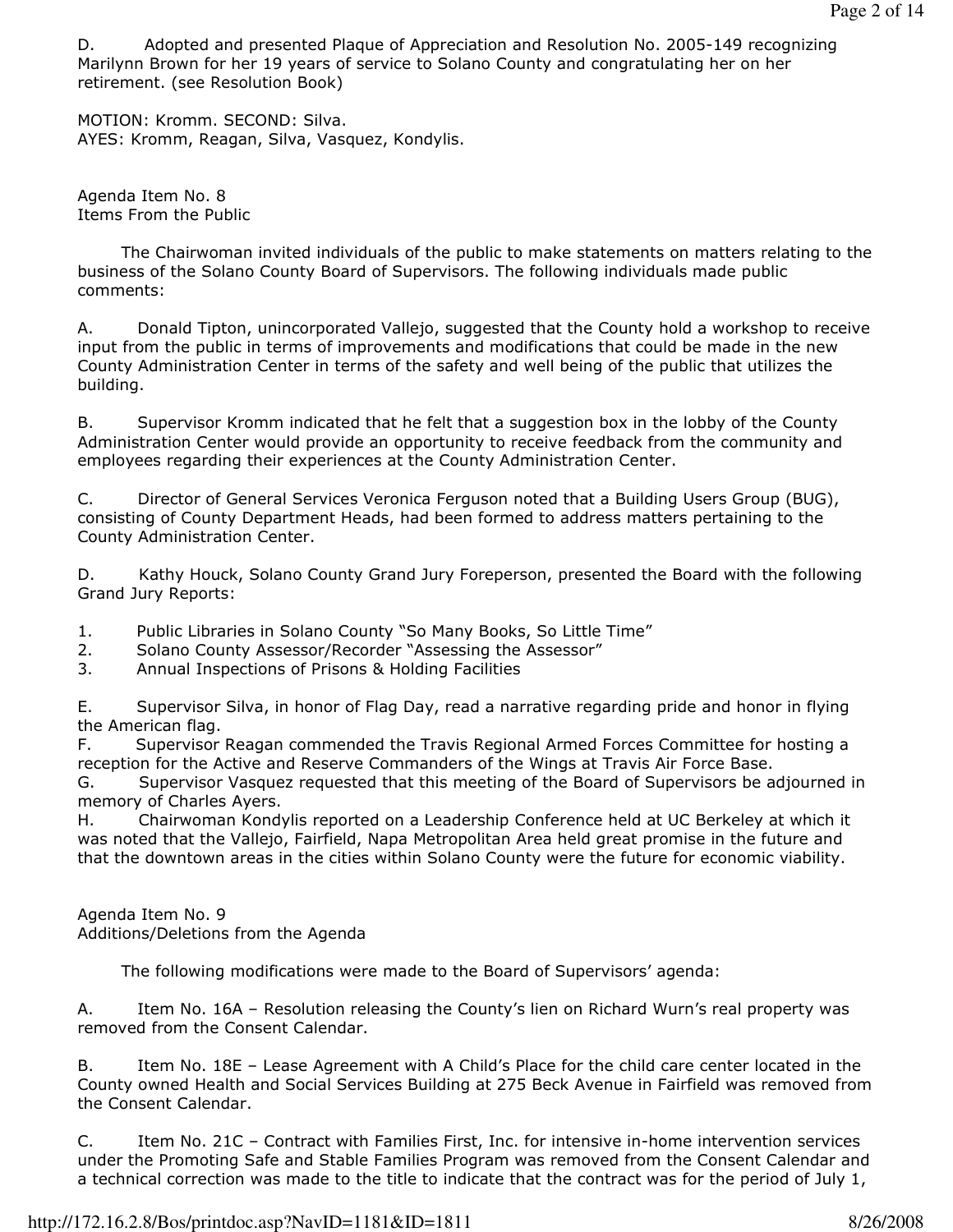2005 through June 30, 2006.

D. Item No. 22D – Various contracts for services provided by the Sheriff's Department was removed from the Consent Calendar.

Agenda Item No. 10 Public Comment on Consent Calendar

The Chairwoman invited individuals of the public to make public comment on Consent Calendar Items.

A. Donald Tipton, unincorporated Vallejo, commented on Agenda Item No. 18C regarding setting a date for a public hearing to adopt a resolution confirming delinquent accounts for mandatory garbage collection, disposal, and recycling services in the unincorporated areas of Vallejo and authorizing processing of real property liens for unpaid charges. Mr. Tipton noted that a list of properties should be included and that the contract was amended to state that a person who did not pay their bill would not be entitled to the quarterly cleanup service. Mr. Tipton further noted that there should be a list indicating those who were not entitled to the service and questioned how someone would be charged for something that they were not allowed to receive. Mr. Tipton noted that Lemon Street should be referred to as Star Subdivision.

Agenda Item No. 11 Approval of Agenda

Approved the Solano County Board of Supervisors' agenda as modified above.

MOTION: Kromm. SECOND: Reagan. AYES: Kromm, Reagan, Silva, Vasquez, Kondylis.

Agenda Item No. 12 Consent Calendar

Acted on the following Consent Calendar items:

13. There were no minutes of the Board of Supervisors meeting submitted for approval.

14A. Approved and authorized Chairwoman Kondylis to sign a Letter authorizing Solano County Departments to submit entries for the California State Association of Counties (CSAC) Challenge Awards Program for 2005.

14B. Approved an Appropriation Transfer in the amount of \$20,000 from unanticipated revenue in the California Medical Facility Cases Budget for increased expenditures for defense costs.

15A. Approved and authorized Chairwoman Kondylis to sign a no-cost amendment extending the term of the First 5 Solano Contract #2003-20 with Children's Network of Solano County through September 30, 2005 for continued administration of the Compensation and Retention Encourages Stability (CARES) program.

15B. Approved and authorized Chairwoman Kondylis to sign a contract with the Children's Network of Solano County in the amount not to exceed \$130,000 for the period June 14, 2005 through October 15, 2007 to support the "Constructing Connections" program for child care facilities local infrastructure development.

15C. Approved and authorized Chairwoman Kondylis to sign a Professional Services Agreement with Persimmony for a maximum amount not to exceed \$236,300 for the period July 1, 2005 through June 30, 2008 to provide services as the First 5 Solano outcomes accountability, data collection and contract management system vendor.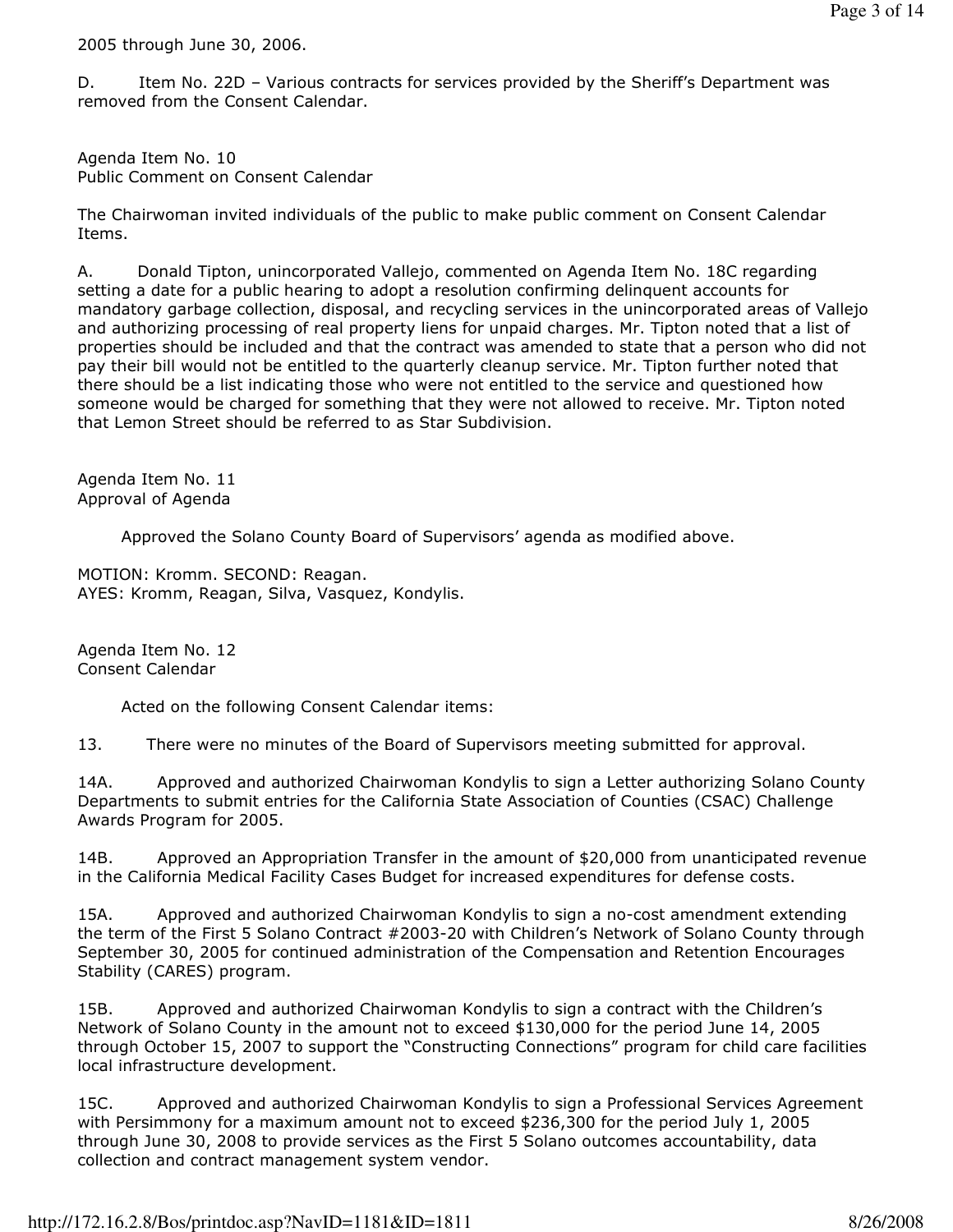15D. Approved and authorized Chairwoman Kondylis to sign a contract with Vallejo City Unified School District in an amount not to exceed \$52,975, for the period June 14, 2005 through December 31, 2005 to implement Child Care Quality Improvements in 12 Childhood Development Program classrooms.

15E. Approved and authorized Chairwoman Kondylis to sign thirteen contracts totaling \$2,714,781 for the period of July 1, 2005 through June 30, 2007 for First 5 Solano-funded services in the following areas: 1 contract for \$460,000 for Health Access Services; 9 contracts totaling \$1,194,779 for Family Support Services; 3 contracts totaling \$1,060,002 for Early Childhood Mental Health/Child Care Services.

16B. Approved appropriation transfer of \$18,500 from unanticipated revenue generated by direct-billed legal services to cover unanticipated expenses associated with acquisition of furniture for the County Counsel Library and an increase in books and subscriptions, postage and office expenses.

17. Approved and authorized Chairwoman Kondylis to sign a contract amendment with Gregory B. Bragg and Associates, for workers compensation third party claims administration services to extend the term of the agreement an additional three years, from July 1, 2005 through June 30, 2008.

18A. Approved and authorized Chairwoman Kondylis to sign the Notice of Completion for the New 90-Bed Juvenile Detention Facility located at 740 Beck Avenue, Fairfield, CA and authorized the Clerk of the Board to record the executed document.

18B. Approved and authorized Chairwoman Kondylis to sign lease agreement with the Yarborough Trust for approximately 13,500 square feet of warehouse space at 815 Chadbourne Road, Fairfield, CA from August 1, 2005 through July 31, 2010 for the storage needs of the Registrar of Voters Division of the Department of Information Systems. Authorized the County Administrator to sign any lease amendments or extensions.

18C. Set July 26, 2005 as a noticed public hearing date to consider adopting a resolution confirming delinquent garbage accounts, approving a \$50 lien for the processing fee, and authorizing the imposition of real property liens to collect the unpaid charges. Directed the Clerk of the Board to publish the notice of public hearing in the Vallejo Times Herald at least one week prior to the noticed/public hearing.

18D. Approved and authorized the County Administrator to sign 3-year Standard Contracts for the Fleet Management Division of the General Services Department to provide vehicle rental services and maintenance services to the City of Dixon, City of Rio Vista, City of Suisun City, Solano Community College, and Solano County Superintendent of Schools.

18F. Approved and authorized Chairwoman Kondylis to sign the Notice of Completion for the construction of the Energy Conservation Improvements at the Solano Park Health Facility located at 2101 Courage Drive, Fairfield, CA. Authorized the Clerk of the Board to record the executed document.

19. Authorized the Solano County Board of Education and the unified school districts of Benicia, Dixon, Travis, and Vacaville to issue 2005 Tax and Revenue Anticipation Notes as part of the California School Cash Reserve Program Authority and authorized the Treasurer to so notify the Districts and Bond Counsel.

20A. Approved and authorized Chairwoman Kondylis to sign a Joint Powers Agreement with Napa County for laboratory services and program oversight for three Napa County AIDS programs for the time period July 1, 2005 through June 30, 2007.

20B. Approved and authorized Chairwoman Kondylis to sign an amendment to the participation agreement with the County Medical Services Program (CMSP) Governing Board in the amount of \$4,663,500 to extend the Pilot Project through September 30, 2005. Approved and authorized Chairwoman Kondylis to sign an amendment to the agreement with Partnership HealthPlan of California (PHC) to continue administration of the Pilot Project and increase the payment rate.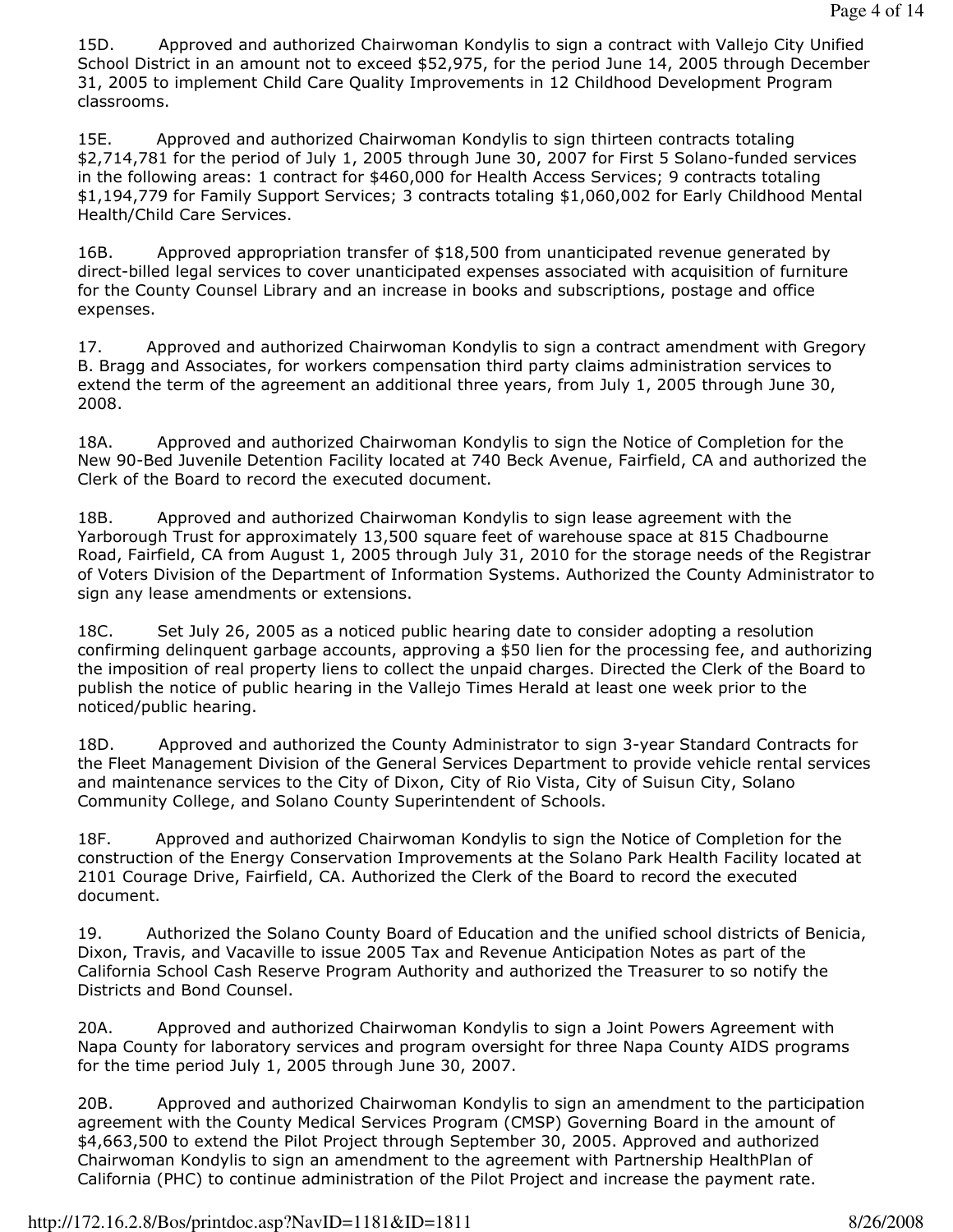20C. Approved the Tobacco Master Settlement Agreement (MSA) Advisory Board's recommendation to approve \$75,690 in unspent MSA 2004/05 funding for an agreement with the University of California to provide over sampling for Solano County as part of the 2005 California Health Interview Survey (CHIS).

20D. Approved and authorized Chairwoman Kondylis to sign the amendments to three FY2004- 2005 Bay Area Services Network (BASN) project contracts for State parolees utilizing an unexpected one-time allocation of \$54,698 from the California Department of Alcohol and Drug Programs.

21A. Adopted and authorized Chairwoman Kondylis to sign Resolution No. 2005-151 proclaiming July 17 through July 23, 2005 as Probation, Parole, and Community Supervision Week. (see Resolution Book)

21B. Approved and authorized Chairwoman Kondylis to sign Amendment 2 to the drug testing services agreement between the County of Solano and Valley Toxicology, Inc. extending the contract term four months until October 31, 2005 and increasing the contract maximum by \$50,000 to \$347,319. Additionally Amendment 2 increases the drug test charge from \$9.25 per test to \$9.50 per test in FY 2005/06.

22A. Adopted and authorized Chairwoman Kondylis to sign Resolution No. 2005-152 endorsing the Sheriff's Rotational Tow Contract and authorized the Sheriff to approve and sign all rotational tow contracts. (see Resolution Book)

22B. Approved and authorized Chairwoman Kondylis to sign an amendment with Aramark Correctional Services to extend the term of its current agreement for food service in adult and juvenile correctional facilities from July 1, 2005 through September 30, 2005 or until a new agreement is finalized, which ever occurs earlier.

22C. Approved and authorized Chairwoman Kondylis to sign an amendment with Forensic Medical Group, Inc. to increase the maximum amount of its current contract ending June 30, 2005 by \$7,500 to fund unanticipated forensic technician services provided to the Coroner's Office. The new contract total for FY2004/05 is \$170,000. Approved and authorized Chairwoman Kondylis to sign a contract amendment with Youth and Family Services to increase the maximum contract amount of its current contract by \$25,167 to pay for drug and alcohol treatment services provided by the Contractor in FY2004/05. The new contract total for the two year contract term of February 1, 2005 through January 31, 2007 is \$704,318.

23. Approved an appropriation transfer in the amount of \$20,000 from unanticipated revenues to cover an increase in Other Professional Services. Approved and authorized the County Administrator to sign contract amendment with LP2A for plan checking and inspection services for \$30,000 for a total contract amount of \$96,487.

24. Received the 2004 Solano County Crop and Livestock Report from the Agricultural Commissioner.

MOTION: Reagan. SECOND: Vasquez. AYES: Kromm, Reagan, Silva, Vasquez, Kondylis.

Item No. 18E Child Care Center

 The Board of Supervisors received an Agenda Submittal from General Services dated June 14, 2005, incorporated herein by reference, requesting the Board to approve a Lease Agreement with A Child's Place for the child care center located in the County owned Health and Social Services Building at 275 Beck Avenue in Fairfield.

 Chairwoman Kondylis requested that County employees receive priority in enrolling their children in the child care center and that should there be a waiting list, that County employees be given top priority.

In response to a question posed by Supervisor Kromm, Director of Health and Social Services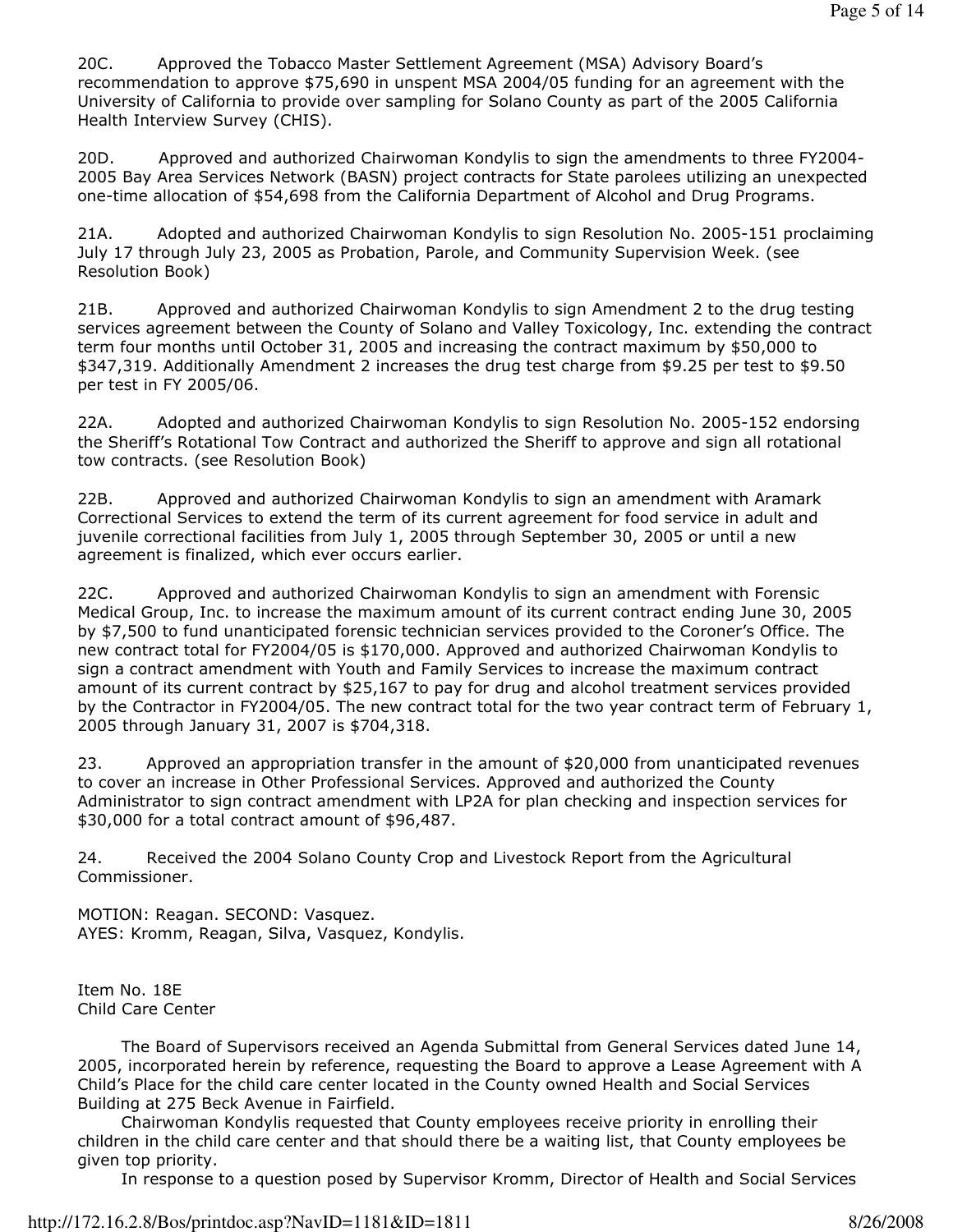Patrick Duterte noted that the negotiation of a drop in center would be top priority once the child care center was opened to allow clients to have a safe place for their children while they conduct business.

MOTION: Kondylis. SECOND: Kromm. AYES: Kromm, Reagan, Silva, Vasquez, Kondylis.

Agenda Item No. 16A Release of Lien for Richard Wurn

 The Board of Supervisors received an Agenda Submittal from County Counsel Dennis Bunting dated June 14, 2005, incorporated herein by reference, requesting the Board to adopt a resolution releasing the County's lien on Richard Wurn's real property.

It was noted that a lien was placed on Mr. Wurn's real property in exchange for receiving County general assistance.

 In response to a concern expressed by Supervisor Kromm, County Counsel noted that an individual was allowed to work to pay back the debt. At this time, it was not known how much of the debt had been repaid but that would not discharge the amount owed to the County by the applicant once that dollar amount was known.

 Supervisor Kromm noted that a person receiving general assistance dollars who has assets should be required to refund the full amount to the County.

 At the conclusion of discussion, the Board adopted and authorized Chairwoman Kondylis to sign Resolution No. 2005-150 releasing a lien on real property of Richard Wurn and directed staff to establish a process to recover the full amount of general assistance funds should an applicant have assets.

MOTION: Kromm. SECOND: Vasquez. AYES: Kromm, Reagan, Silva, Vasquez, Kondylis.

 The Board of Supervisors recessed this meeting at 10:30 a.m. The Board of Supervisors reconvened this meeting at 10:55 a.m. All members were present. Chairwoman Kondylis presided.

Agenda Item No. 21C Families First, Inc.

 The Board of Supervisors received an Agenda Submittal from the Probation Department dated June 14, 2005, incorporated herein by reference, requesting the Board to approve a contract with Families First, Inc. to provide intensive in-home intervention services under the Promoting Safe and Stable Families Program.

 Supervisor Kromm expressed his concern with the sole source process as he felt that there were a number of community based organizations that would be able to provide the same service.

 Gemma Grossi, Chief Probation Officer, noted that the Probation Department had contracted with Families First, Inc. for the past 12 years and that they had an excellent reputation for the services that they provide. Ms. Grossi noted that their service was somewhat unique in that they provided 24/7 service. Ms. Grossi indicated that she felt that the sole source provider was justified in that it provided a seamlessness of service to their clients who are in treatment and would be disruptive to the children and their families.

 Supervisor Kromm noted that he was supportive of contracts that had a one time renewal cycle clause; however, he felt that the County should, on a regular basis, survey the organizations in the community that are able to provide the same services.

 Supervisor Reagan noted that he supported a professional contract management process including a policy regarding contract management and re-bidding.

At the conclusion of discussion, the Board took the following action:

A) Approved and authorized Chairwoman Kondylis to sign a contract between the County of Solano and Families First, Inc. for \$133,500 for the period July 1, 2005 through June 30, 2006 for intensive in-home intervention services under the Promoting Safe and Stable Families Program.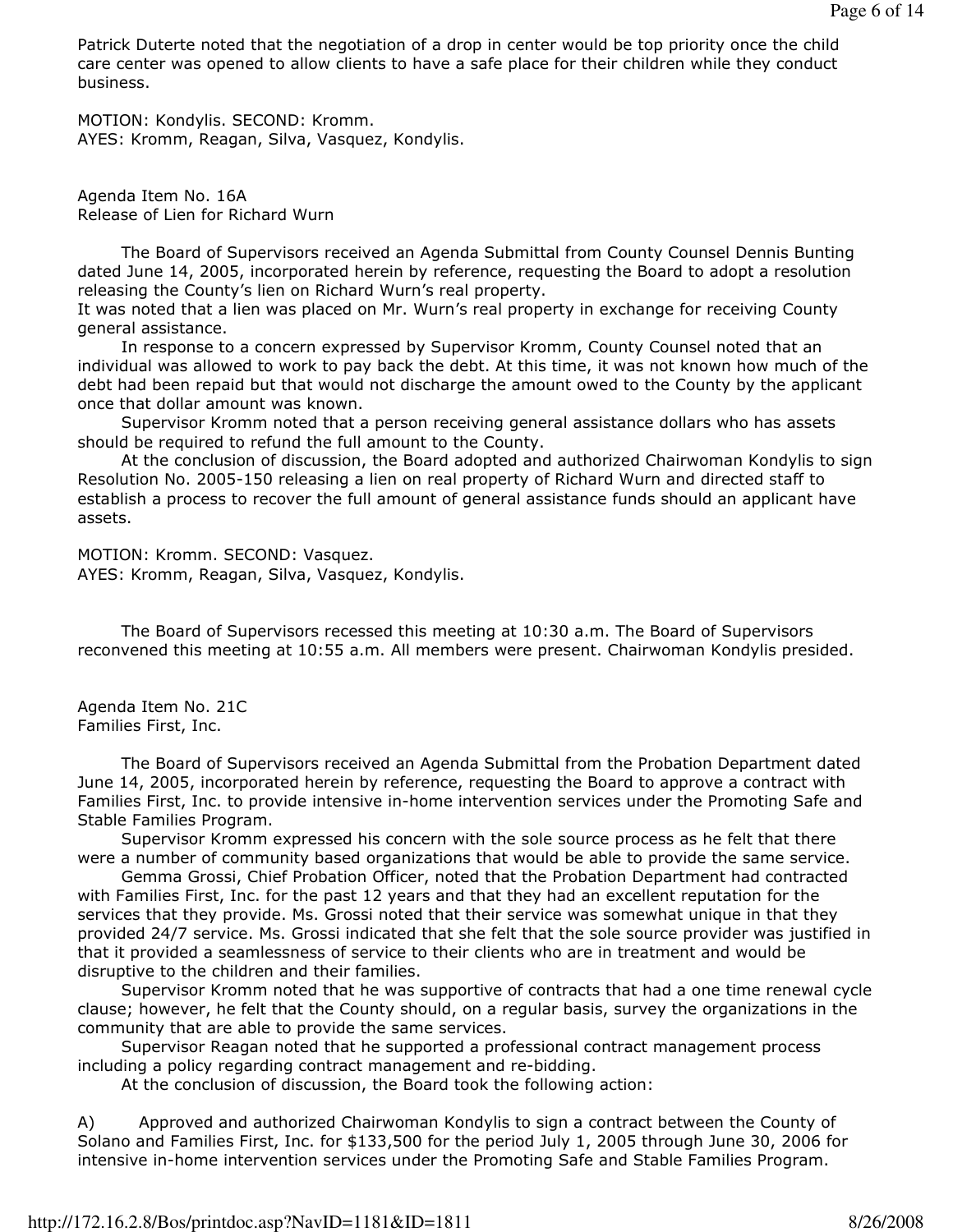B) Authorized the Chief Probation Officer/Director of Probation to execute any necessary contract amendments (e.g., increase in term, scope of services or increase of contract maximum not to exceed 10% of the original agreement amount, etc.) within the guidelines of the County's Contracting Policies.

C) Directed staff to go out to the community with a Request For Proposal (RFP) for the above services for fiscal year 2006/07.

MOTION: Kromm. SECOND: Vasquez. AYES: Kromm, Reagan, Silva, Vasquez, Kondylis.

Agenda Item No. 22D Service Contracts for Sheriff's Department

 The Board of Supervisors received an Agenda Submittal from the Sheriff's Department dated June 14, 2005, incorporated herein by reference, requesting the Board to approve contracts with Forensic Medical Group, Patrick Lawson, Frank Scalercio, Jr., Bryan-Braker Funeral Home and Central Valley Toxicology to provide services to the public.

 Supervisor Kromm expressed his concern with the sole source contract with Frank Scalercio, Jr. to provide psychological services and the need to provide a Request For Proposal (RFP) for other contractors that would be able to provide the same service.

 Sheriff-Coroner Gary Stanton noted that Dr. Frank Scalercio, Jr. has provided quick, efficient service to the Sheriff's Department. Sheriff Stanton noted that Dr. Scalericio, Jr. was a fully trained peace officer with the State of California and a Reserve Deputy Sheriff. Therefore, he had the ability to ride in patrol cars and provide field evaluations. Dr. Scalercio, Jr. established a peer support program for the Sheriff's Department along with a hostage negotiation team. Sheriff Stanton noted that he had earned the respect and confidence of the Deputy Sheriff's and was a valuable asset to their organization.

 County Administrator Michael D. Johnson noted that under general and specific rules regarding contracts and RFPs, there are usually opportunities to renew once or twice thereafter. The practice in the County has been that after two renewals, to recheck the market to validate or find a better deal. However, there were exceptions which include professional relationships are established in terms of specialized knowledge that pertains to the County.

 Supervisor Silva noted that it was invaluable to have a contractor who is able to establish relationships with the Sheriff and the administration and gain the confidence of the employees of that department and that these types of relationships take many years to establish.

At the conclusion of discussion, the Board approved the following:

A) Two-year contract with Forensic Medical Group, Inc. to conduct forensic autopsies for an amount not to exceed \$380,000 with a term of July 1, 2005 through June 30, 2007.

B) Approved a two-year contract with Patrick Lawson to conduct background and preemployment investigations for an amount not to exceed \$176,500 with a term of July 1, 2005 through June 30, 2007.

C) Approved a two-year contract with Frank Scalercio, Jr. to provide psychological services for an amount not to exceed \$157,500 with a term of July 1, 2005 through June 30, 2007.

D) Approved a three-year contract with Bryan-Braker Funeral Home to provide indigent burial and crematory services for an amount not to exceed \$48,000 with a term of July 1, 2005 through June 30, 2008.

E) Approved a three-year contract with Central Valley Toxicology, Inc. to provide forensic toxicology services for an amount not to exceed \$101,000 with a term of July 1, 2005 through June 30, 2008.

F) Authorized the Sheriff to approve and sign amendments to all of the aforementioned agreements limited to service levels that do not exceed the maximum contract amount.

G) Directed staff to go out to the community with a Request For Proposal (RFP) for sole source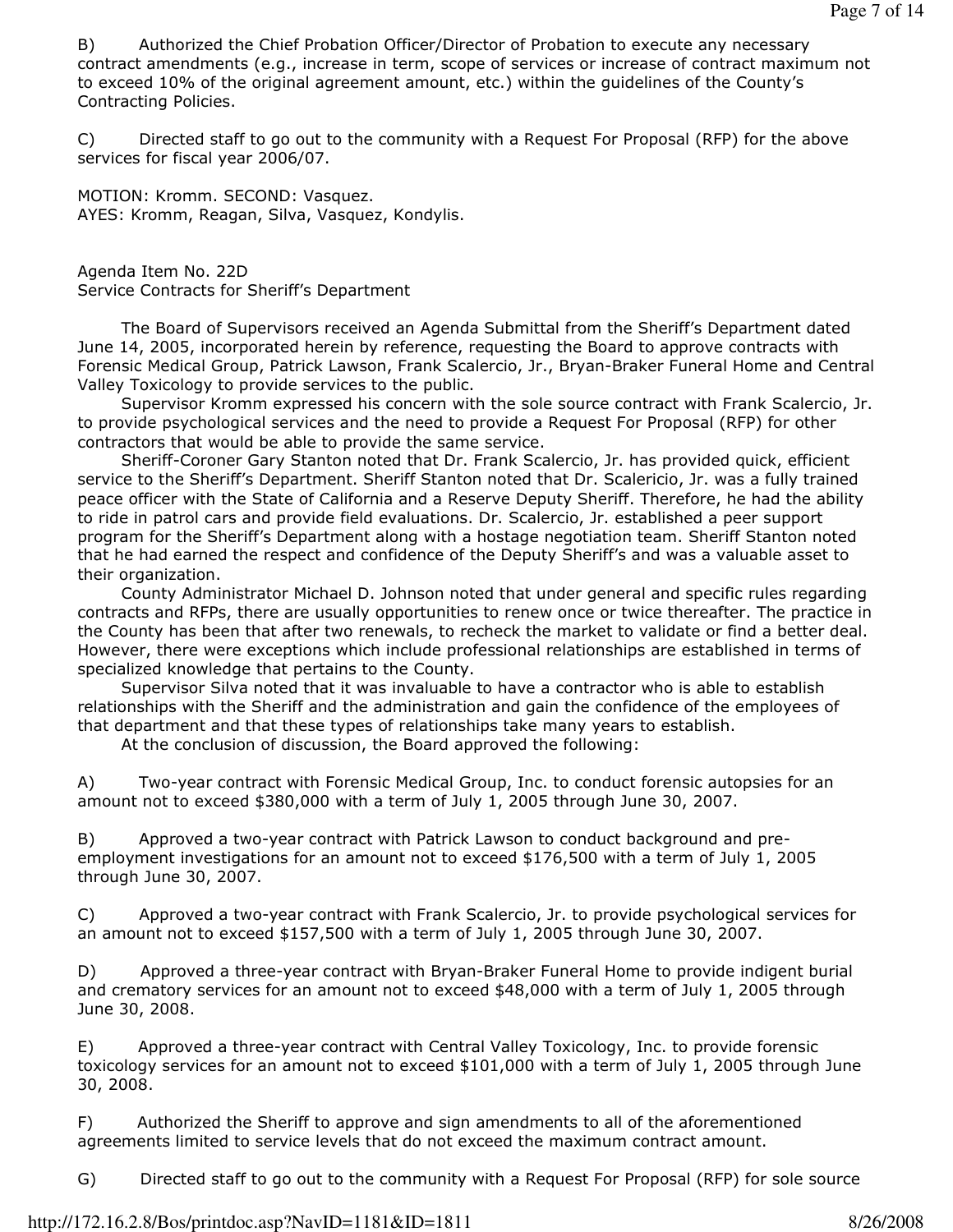contracts to test the market.

MOTION: Kromm. SECOND: Vasquez. AYES: Kromm, Reagan, Silva, Vasquez, Kondylis.

Agenda Item No. 26A Legislative Advocate

 The County Administrator's Office provided a report to the Board from the County's Legislative Advocate concerning 1) new developments on the 2005-06 State Budget; 2) progress on the County's 2005 legislative priorities; 3) prospects for a November, 2005 statewide special election; 4) pension reform; and 5) proposed legislation for Board's consideration.

 Paul Yoder, Legislative Advocate, reported that the Vehicle License Fee (VLF) gap loan proposal made by the Governor was rejected by the legislature and the Committee created a hardship fund and to fund with approximately \$25 million for cities experiencing hardship with the loss of the VLF revenue. Mr. Yoder noted that CSAC would be following this matter to include counties applying for these funds. Mr. Yoder noted that it appeared that Proposition 42 would be fully funded which would provide funds to cities and counties for certain mandated services for two full fiscal years. Mr. Yoder noted that there is approximately \$250 million for counties and cities to pay for mandates for two full fiscal years. Mr. Yoder noted that he felt that a large portion of the VLF gap loan was reappropriated to local governments. Mr. Yoder noted that in terms of differences between the legislature and the Governor there were three areas: 1) IHSS; 2) increase in welfare payments; and 3) school funding.

Mr. Yoder provided a status report on the County's 2005 legislative priorities which included: 1) Sexual Abuse of Children; 2) County Surveyor; 3) Design-Build; 4) Childcare Fraud; and 5) Social Services Overpayment Errors as outlined in the Agenda Submittal from the County Administrator dated June 14, 2005, incorporated herein by reference.

Mr. Yoder noted that the Governor has announced that there will be a November, 2005 statewide special election and that he intends to put funding for the election in the proposed 2006/07 budget. Mr. Yoder noted that there would be at least five items on the ballot which would include: 1) Live Within our Means Act; 2) Reapportionment Initiative; 3) Parental Notification for Abortions Initiative; 4) Measure Requiring Employee Consent for Political Contributions; and 5) Tenure Initiative for Teachers.

Mr. Yoder noted that in regards to pension reform, there may be anti-spiking legislation and legislation to smooth the contributions that counties and cities have to make. Mr. Yoder noted that CSAC was optimistic that legislation could happen on this front by the end of August. Mr. Yoder noted that if there is a pension reform deal in the legislature this year, the chances of getting legislation approved for the 3 percent at 50 for District Attorney Investigators were vastly improved. If there is no deal, it will be very difficult to accomplish.

Mr. Yoder reviewed proposed legislation of interest to Solano County as outlined in the Agenda Submittal from the County Administrator dated June 14, 2005, incorporated herein by reference.

At the conclusion of discussion, the Board acted to support the following:

- 1) A) AB 1096 (Umberg) Elections: Absentee Ballots; Registrar of Voters
	- B) AB 43 (Vargas) Elections: Write-in Candidate
	- C) SB 308 (Simitian) Recording Fees for Elder Abuse
	- D) SB 864 (Poochigian) Sexually Violent Predators
	- E) AB 862 (Bass) Inmates: Parental Rights and Responsibilities
	- F) AB 283 (Koretz) Ephedrine and Pseudoephedrine: Retail Sale
	- G) AB 363 (Chu) Child and Family Service Review System
	- H) AB 1743 (Committee on Judiciary) Child Support
	- I) SB 500 (Kuehl) AFDC-FC: Pregnant and Parenting Foster Youth

MOTION: Kromm. SECOND: Vasquez.

AYES: Kromm, Reagan, Silva, Vasquez, Kondylis.

2) The Board acted to support SJR9 (Morrow) – Retired Military Personnel: Medicare.

MOTION: Reagan. SECOND: Silva.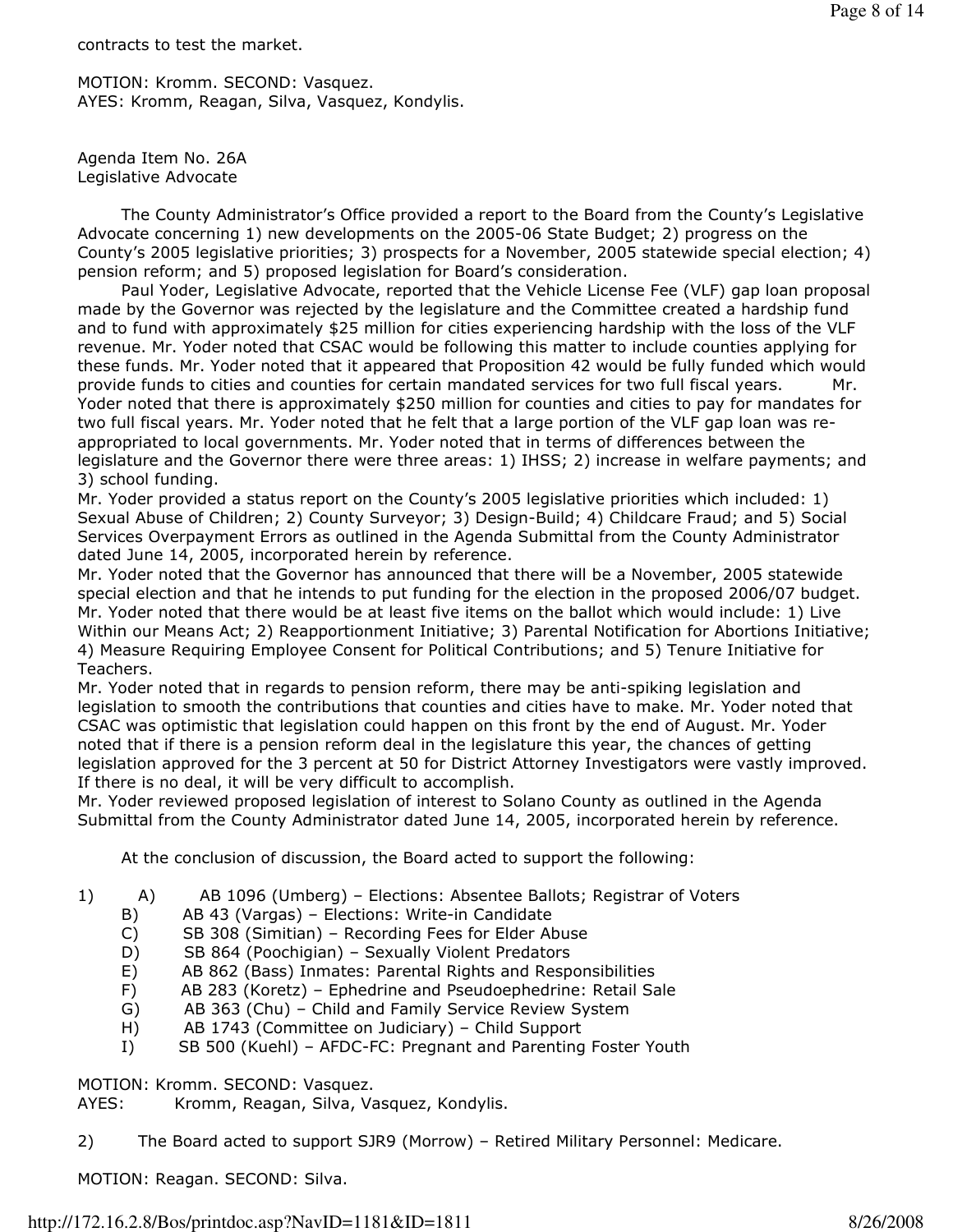AYES: Kromm, Reagan, Silva, Vasquez, Kondylis.

3) The Board acted to support AB 169 (Oropeza) – Gender Pay Equity.

MOTION: Kondylis. SECOND: Kromm.

AYES: Kromm, Silva, Vasquez, Kondylis.

NOES: Reagan. (Supervisor Reagan expressed his opposition to issues that may be exploded by the Civil Trial Bar.)

4) The Board acted to support SB 658 (Kuehl) – Bay and Coastal Vehicle Mitigation Program.

MOTION: Kromm. SECOND: Kondylis.

AYES: Kromm, Vasquez, Kondylis.

NOES: Reagan, Silva. (Supervisor Reagan noted his opposition to the increase of fees when there was already sufficient progress in improving air quality)

5) The Board acted to support SB 111 (Alquist) – Statute of Limitations: Sex Crimes.

MOTION: Kondylis. SECOND: Vasquez.

AYES: Kromm, Vasquez, Kondylis.

NOES: Reagan, Silva. (Supervisor Reagan expressed his opposition to issues that may be exploded by the Civil Trial Bar.)

6) The Board acted to oppose SB 1059 (Escutia) – Electric Transmission Corridors.

MOTION: Vasquez. SECOND: Kromm. AYES: Kromm, Reagan, Silva, Vasquez, Kondylis.

7) The Board acted to oppose SB 1050 (Bowen) – Election: Write-in candidates; Registrar of Voters.

MOTION: Kondylis. SECOND: Kromm. AYES: Kromm, Reagan, Silva, Vasquez, Kondylis.

Agenda Item No. 26B Strategic Plan and Goals and Objectives

 The Board of Supervisors was provided with an Agenda Submittal from the County Administrator's Office dated June 14, 2005, incorporated herein by reference, providing the Board with a Status Report on the County's Strategic Plan and Three Year Goals and Objectives.

 County Administrator Michael D. Johnson noted that two changes have been made to the status report per the Board's requested action on May 10, 2005. The first change was to incorporate the Mission and Vision at the beginning of the document. The specific objective is listed at the top of each page, followed by the performance measures and status towards achieving the objective. The second change was to identify a lead department for all activities.

 Supervisor Kromm expressed his concern that in regards to the County Public Defender, in coordination with law enforcement, school superintendents and City Teams, that develop and begin implementation of the Drug Awareness Program, including identification of schools and speakers, that the power point presentation be developed that is appealing to the students and that the Board receive a preview of the power point presentation prior to going to the schools.

Agenda Item No. 27 Purchase of Property Adjacent to Nut Tree Airport

 The Board of Supervisors was provided with an Agenda Submittal from General Services dated June 14, 2005, incorporated herein by reference, requesting the Board to conduct a public hearing to consider purchasing 15.66 acres of real property located along East Monte Vista Avenue adjacent to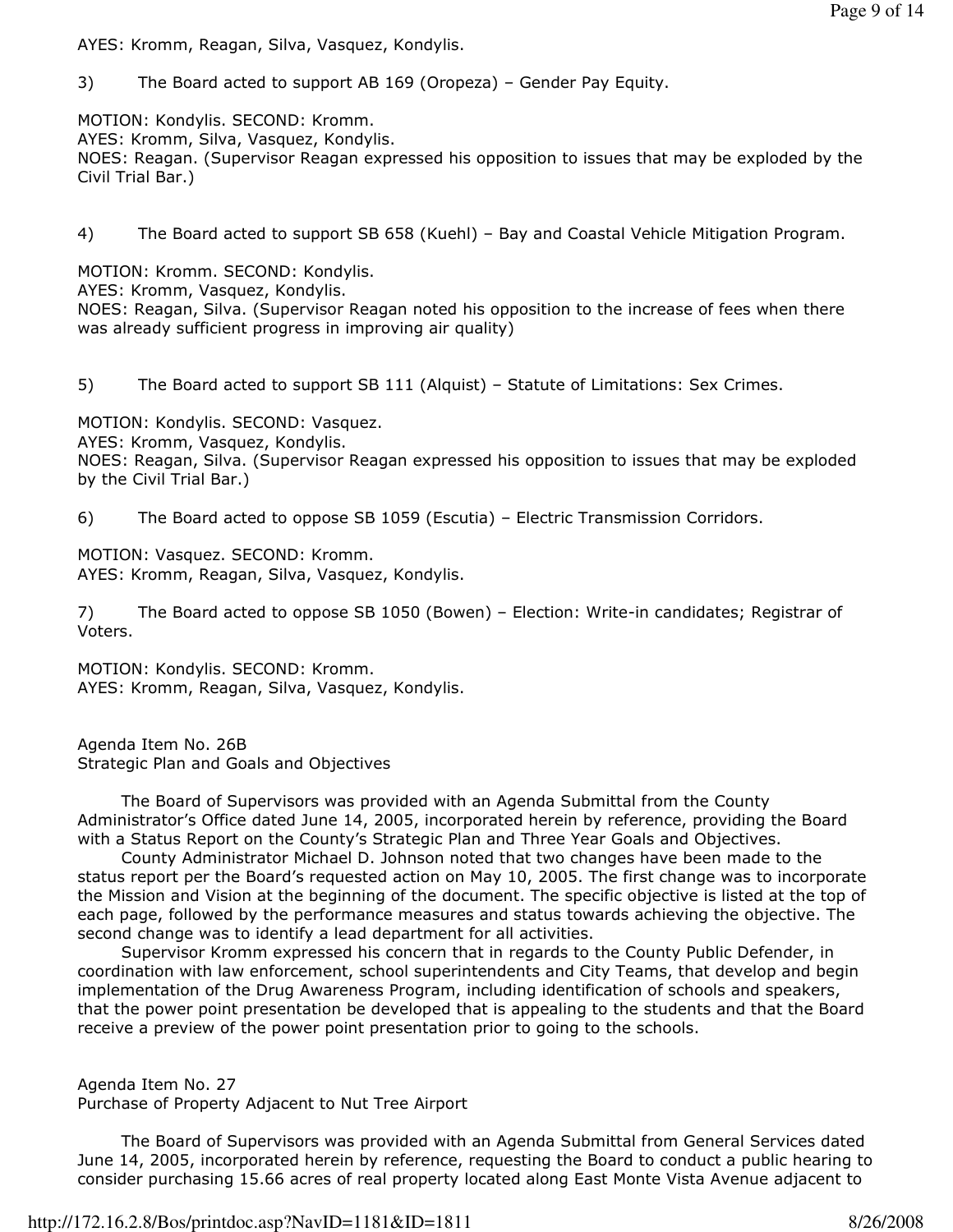the Nut Tree Airport in Vacaville and to appropriate \$1,851,200 in loan proceeds from the General Fund to the Airport Fund to cover the cost of acquiring the real property. It was noted that the Airport Division of General Services would seek grant reimbursement for the purchase of the real property from the Federal Aviation Administration (F.A.A.) in the 2007 grant year. Upon approval, the F.A.A. would reimburse the County at 95% of the property's appraised fair market value at the time the reimbursement request was submitted, plus all due diligence and closing costs incurred by the County in connection with the acquisition. Reimbursement of the remaining portion of the acquisition costs (estimated at \$87,900) would be requested from the State of California's Aeronautical Division of the Transportation Department with the intent of fully repaying the loan to the General Fund within the 2007/2008 fiscal year.

 Chairwoman Kondylis opened the hearing to the public. As there was no one present who wished to speak on this matter, the public hearing was closed.

 In response to a concern expressed by Supervisor Kromm regarding a deferred grant, Ms. Ferguson noted that they had been in contact with the F.A.A. in terms of when they would be willing to anticipate financing this project and the County was advised to look at the 2007 year for grant funding. It was noted that the F.A.A. makes acquisition of real property on a regular basis and that it would not be unusual for them to finance this type of a program. Ms. Ferguson noted that the project would still be subject to F.A.A. approval. Therefore, the County was looking at next years legislative cycle to approach the County's federal delegation to assure that they move forward with legislation and a request for appropriation of funding to allow the County to get the funding in place earlier than the 2007 cycle.

 Supervisor Kromm noted that he did not feel comfortable using general fund money for this project without the certainty that the County would be reimbursed. Supervisor Kromm noted that there was no economic analysis of how this property would enhance the airport. Supervisor Kromm questioned if a private developer could purchase the property and assume the risk instead of the County.

 Ms. Ferguson noted that a private developer could purchase the property but would not have access onto the airport property. Ms. Ferguson further noted that they were in preliminary discussions regarding the Airport Business Plan and discussions were being held with the Airport Advisory Committee. Ms. Ferguson noted that this was the only major vacant territory adjacent to the airport, is included in the Airport Layout Plan, and felt it was an economic opportunity.

 Supervisor Kromm noted that without an economic analysis, he could not support the purchase of this real property.

 Supervisor Vasquez noted that this was the only piece of vacant property along the freeway adjacent to the airport, would provide freeway access, and would open up a larger portion of the airport. Supervisor Vasquez noted that he attended meetings with the F.A.A. and there was a funding commitment on their part and the County was instructed to put the purchase of the property in the Airport Business Plan and allow the F.A.A. to review to project. At that time, the F.A.A. would be able to put it in their funding cycle. Supervisor Vasquez indicated that he felt that the County had a commitment from the F.A.A. for funding of this project.

 Supervisor Silva noted that he felt that the purchase of land was a good investment, that the land was adjacent to the airport and could be incorporated with the airport property, would provide County control of the property, and would benefit the future of the airport.

 Supervisor Reagan indicated that he felt confident that the F.A.A. would provide the grant funding for purchase of this property by the County.

 At the conclusion of discussion, the Board adopted by a 3-2 vote and authorized Chairwoman Kondylis to sign Resolution No. 2005-155 authorizing the purchase of the real property located along East Monte Vista Avenue adjacent to the Nut Tree Airport in Vacaville (APN #0129-210-100). The appropriation transfer request of \$1,851,200 from the General Fund to the Airport Fund to cover the cost of acquiring the real property was not passed as a 4/5ths vote was required.

MOTION: Vasquez. SECOND: Reagan. AYES: Reagan, Silva, Vasquez. NOES: Kromm, Kondylis.

In consideration of the vote, Supervisor Vasquez noted that the County had invested a lot of effort in purchasing this property and asked the Board for clarification if the concerns were that there wasn't an economic analysis or how the loan would be repaid. Supervisor Vasquez asked that staff be allowed to address the concerns expressed at a future Board meeting and continue negotiations with the owner of the property.

Supervisor Kromm noted that he would be willing to open discussion at a later date.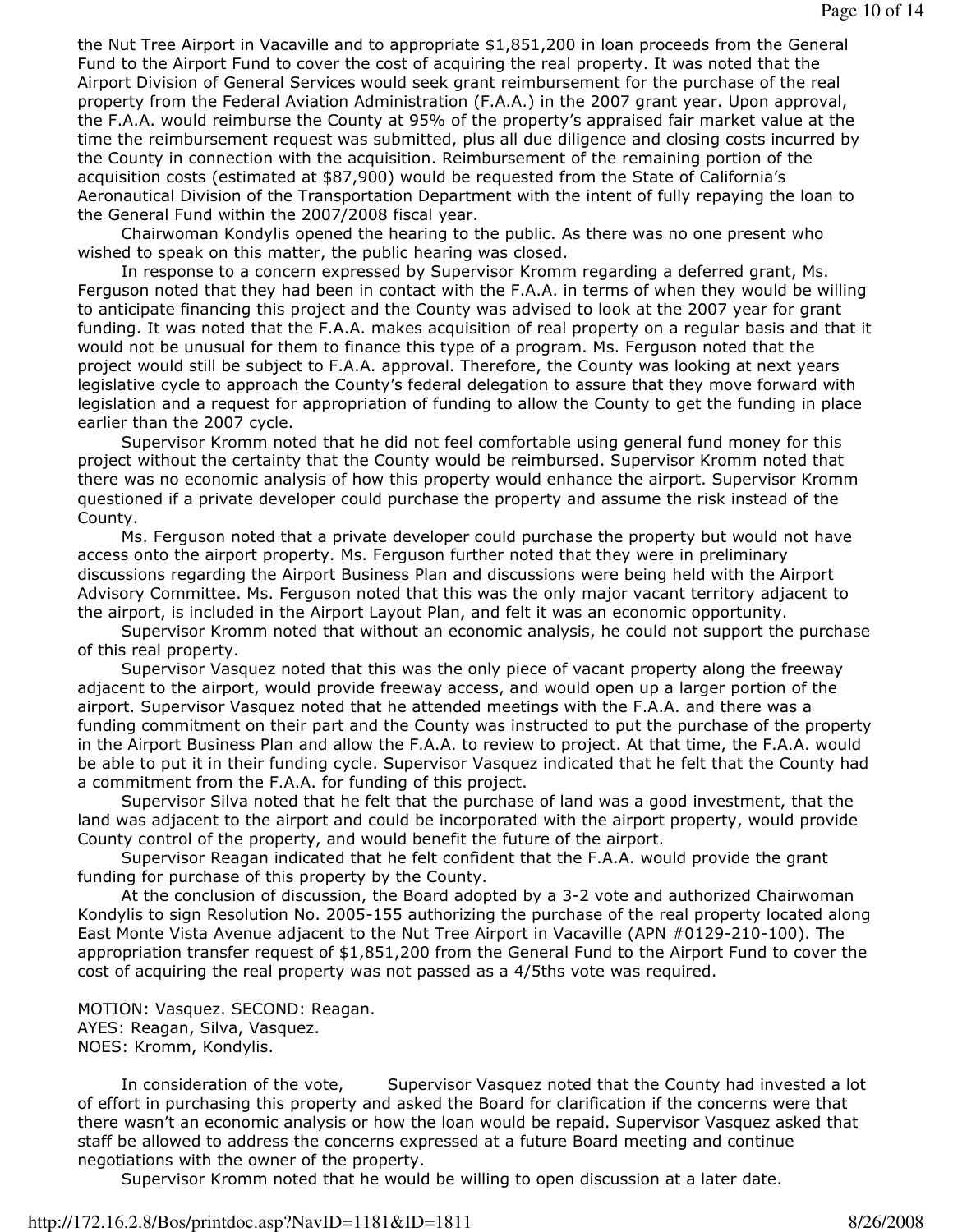Agenda Item No. 28A Employer Contribution To PERS for FY 2005/06

 Authorized the Auditor-Controller to pre-pay the total employer PERS contribution for fiscal year 2005-06 on or about July 18, 2005 using General Fund Cash in an amount not to exceed \$24,345,699. The prepayment amount would include an estimated \$1.6 million for the Trial Courts.

MOTION: Silva. SECOND: Vasquez. AYES: Kromm, Reagan, Silva, Vasquez, Kondylis.

 The Board of Supervisors recessed this meeting at 12:15 p.m. for lunch and reconvened at 1:00 p.m. All members were present. Chairwoman Kondylis presided.

Agenda Item No. 28B Health and Social Services – Fixed Asset Process

 Received and accepted the Follow-Up of the Internal Control Review of the Health and Social Services Department Fixed Asset Process as outlined in the Agenda Submittal from the Auditor-Controller dated June 14, 2005, incorporated herein by reference.

MOTION: Reagan. SECOND: Silva. AYES: Kromm, Reagan, Silva, Vasquez, Kondylis.

Agenda Item No. 29 Side Letter Agreement re Holiday Compensatory Time Off

 Approved the Holiday Compensatory Time Off (CTO) Side Letter Agreement with Service Employees International Union (SEIU), Local 535, representing Unit #5, Health and Social Services Employees, as outlined in the Agenda Submittal from Human Resources dated June 14, 2005, incorporated herein by reference.

 Supervisor Silva noted that productivity is decreased when adequate time off is not taken and encouraged departments to accommodate employees' requests for leave.

MOTION: Reagan. SECOND: Silva AYES: Kromm, Reagan, Silva, Vasquez, Kondylis.

Agenda Item No. 30 Memorandum of Understanding – IHSS

This matter is contained in the In-Home Supportive Services (IHSS) Minutes Book.

Agenda Item No. 31A Presentation re Mental Health Services Act

 The Board received an Agenda Submittal from the Deputy Director of Health and Social Services, Mental Health Division Fred Heacock dated June 14, 2005, incorporated herein by reference, providing a summary of the Mental Health Services Act (Proposition 63) which became law January 1, 2005.

The Board of Supervisors received a power point presentation on the Mental Health Services Act (MHSA) which was designed to provide new resources for mental health services expansion. The Board received an update on the current status of the program and the proposed plan for the future. It was noted that the Vision Statement was to transform the current mental health system and move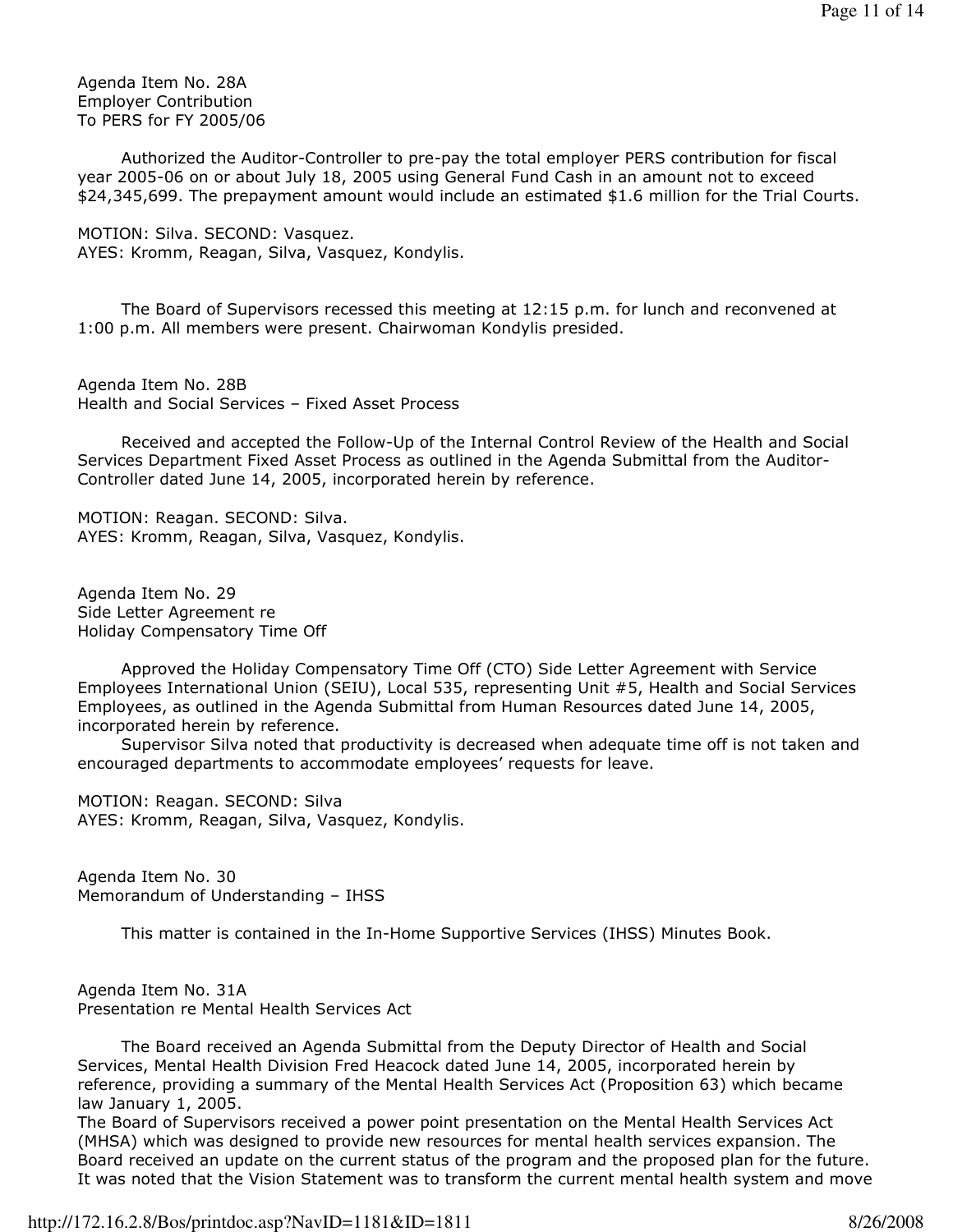towards a state-of-the art culturally competent system that promotes recovery and wellness through independence, hope, personal empowerment and resilience. Access will be easier and out-of-home institutional care will be reduced. Mr. Heacock outlined the expected individual outcomes which included employment, vocational training, education, social and community activities, safe and adequate housing environments for family, children and youth, services that reduce homelessness, network of supportive relationships, timely access to crisis services and assessments, reduction in incarceration, and reduction in involuntary services including reduction in institutionalization and outof-home placements. Mr. Heacock noted that essential elements for all three-year program and expenditure plans included community collaboration; cultural competence; elimination of ethnic disparity; client/family-driven mental health system for children, transitional age youth, adults and older adults; wellness focus, which included the concepts of recovery and resilience; and integrated service experiences for clients and their families throughout their interactions with the mental health system. Mr. Heacock noted that their community outreach efforts included community meetings in Vallejo, Fairfield, Suisun, Rio Vista, Dixon, and Vacaville which were attended by over 250 attendees; special population focus groups (law enforcement, child welfare, seniors, education, child welfare, Latino organization, churches and more; focus groups with clients and family members; personal interviews with adults and children in jail, juvenile hall, and board & care residential facilities; surveys from H&SS mental health clients; and surveys from community partners. Mr. Heacock noted that the emerging themes from the MHSA planning process were community and family education; education for family members; central place for information and referral; information for families about services, conditions, medications, adolescent development; family support respite; crisis services that is mobile, 24/7, comprehensive assessments, with medical detox; access to help (not just crisis) 24/7; multidisciplinary treatment and support that is coordinated with law enforcement; in vivo (where people live) services and assessments in schools, homes, where the consumer lives, works, plays and worships; full services supports/wrap around services; supports and services in school; individual and group counseling; vocational training and support; supported education; 24/7 access to case management; communication among all providers; respite care and support; social and peer support groups; housing support; and life skills training and education. Mr. Heacock noted that during June and July the Steering Committee will review and prioritize recommended strategies for funding from planning groups and staff will then complete the draft 3-Year Expenditure Plan. It was noted that beginning in August, the proposed plan will be circulated throughout Solano County for 30-day review and in September the Board of Supervisors and the Local Mental Health Board will hold a formal public hearing before submission of the 3-Year Plan. Mr. Heacock indicated that they expect to receive the \$3.2 million award in January, 2006.

Supervisor Kromm noted that he would be looking for articulated proposed actions; targeted population groups; and articulated expected outcomes when this matter comes back to the Board in September.

At the conclusion of discussion, the Board acted to approve using cash stipends and other incentives to support Mental Health consumer and family participation in planning efforts.

MOTION: Vasquez. SECOND: Silva AYES: Kromm, Reagan, Silva, Vasquez, Kondylis.

Agenda Item No. 31B Master List of Contracts for Health and Social Services

 The Board of Supervisors received an Agenda Submittal from the Health and Social Services dated June 14, 2005, incorporated herein by reference, requesting the approval of the Master List of various contracts or extension of contracts with the Health and Social Services.

 Staff noted that they were in the process of developing a three year schedule to open contracts for new bidders.

 It was noted that staff was requesting the Board to: 1) approve an increase to the contract with Raley's Pharmaceuticals to allow time for staff to implement a program that would reduce pharmaceutical costs in the future; and 2) to extend a contract with the City of Suisun City due to the inability to meet the required timeline for renewal. Said contract would come back to the Board in July for approval.

 The Board reviewed the list of expenditure contracts, the list of justification for contracts with increased/decreased payment limits, and list of revenue contracts.

At the conclusion of discussion, the Board took the following action: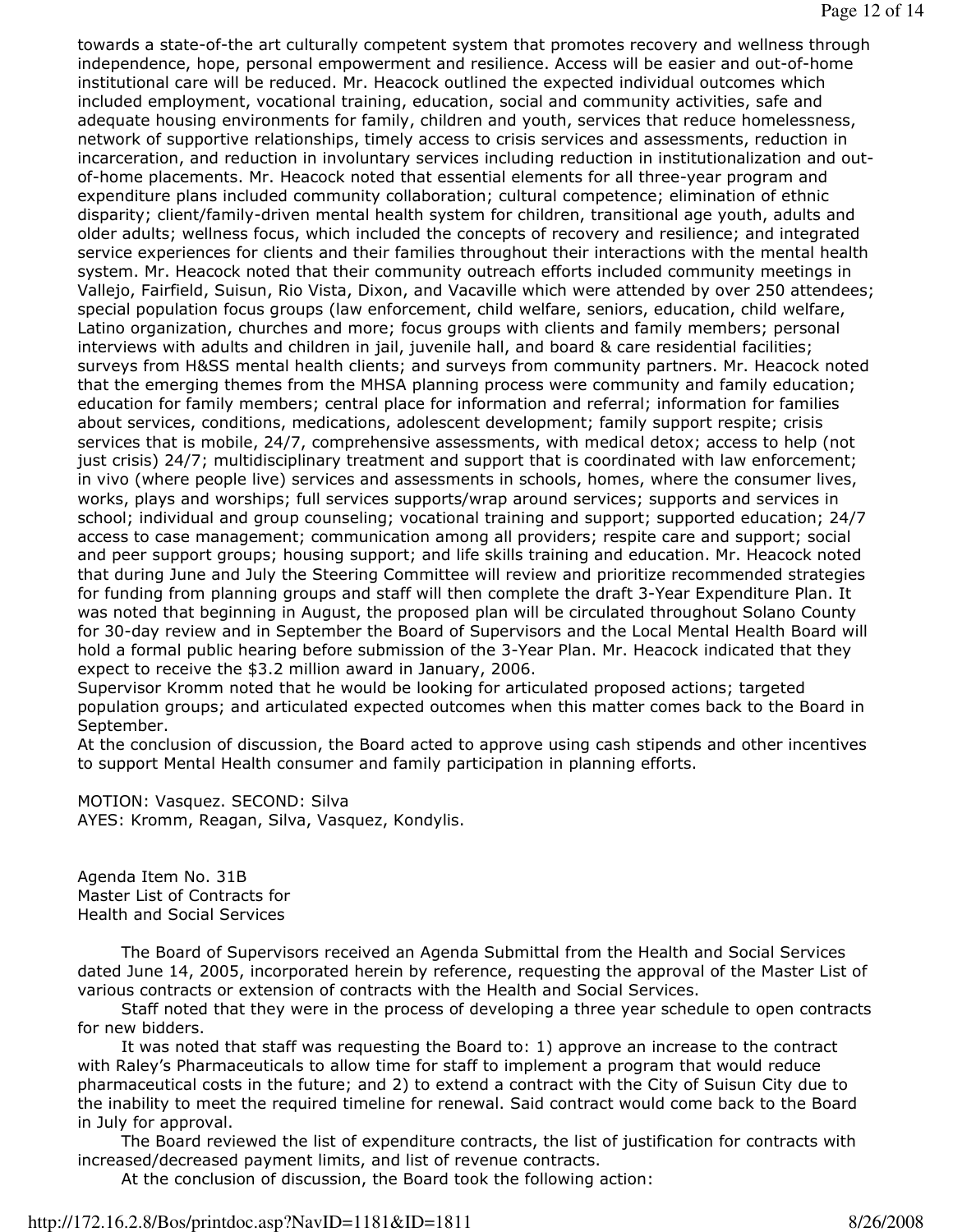A) Approved various contracts with the Health and Social Services Department effective July 1, 2005.

B) Approved various contract amendment for existing contracts effective July 30, 2005.

C) Adopted and authorized Chairwoman Kondylis to sign Resolution No. 2005-153 authorizing the Chairwoman of the Board and Director of the Department of Health and Social Services to sign State Contracts and Memoranda Of Understanding for incoming funds for FY 2005/06.

D) Adopted and authorized Chairwoman Kondylis to sign Resolution No. 2005-154 delegating authority to the Health Officer and Director of Health and Social Services to sign a State Agreement for AIDS services.

E) Authorized the Director of the Department of Health and Social Services to sign letters to certain vendors to extend existing contracts by thirty (30) days.

MOTION: Reagan. SECOND: Kromm. AYES: Kromm, Reagan, Silva, Vasquez, Kondylis

Agenda Item No. 32 Appointment Authority

Approved the following appointments/reappointments:

- A. Solano County Child Care Planning Council
- 1. Karime Jacobo Consumer of Child Care Services
- 2. April Adams Consumer of Child Care Services
- 3. Suzanne Greene Public Agency Representative
- 4. Alan Tornay Community Representative
- 5. Richard Ida Community Representative
- 6. Eloisa Mercado Discretionary Appointees

B. Robert Gildert to the Vacaville Fire Protection District for a tem to expire July 1, 2009.

C. the current 26 Directors of Workforce Investment Board of Solano County for an additional two year term of office expiring June 30, 2007. Authorized Chairwoman Kondylis to sign a Certificate of Appointment for the re-appointed WIB Directors.

D. Dr. Sharon Tucker to the First 5 Solano Commission for a term to expire June 14, 2009.

E. Leslie N. Batson to the Solano County Historical Records Commission, to fill an unexpired term of Richard Brann due to expire April 26, 2008.

F. Joanne O'Callaghan to the Tobacco Master Settlement Agreement (MSA) Advisory Committee for a term to expire June 14, 2008.

MOTION: Reagan. SECOND: Silva AYES: Kromm, Reagan, Silva, Vasquez, Kondylis.

Agenda Item No. 33 Adjournment

The Board of Supervisors adjourned this meeting at 2:20 P.M. in memory of Charles Ayers.

 The next meeting of the Board of Supervisors will be June 27, 2005 at 9:00 A.M. to consider the Proposed 2005/06 budget.